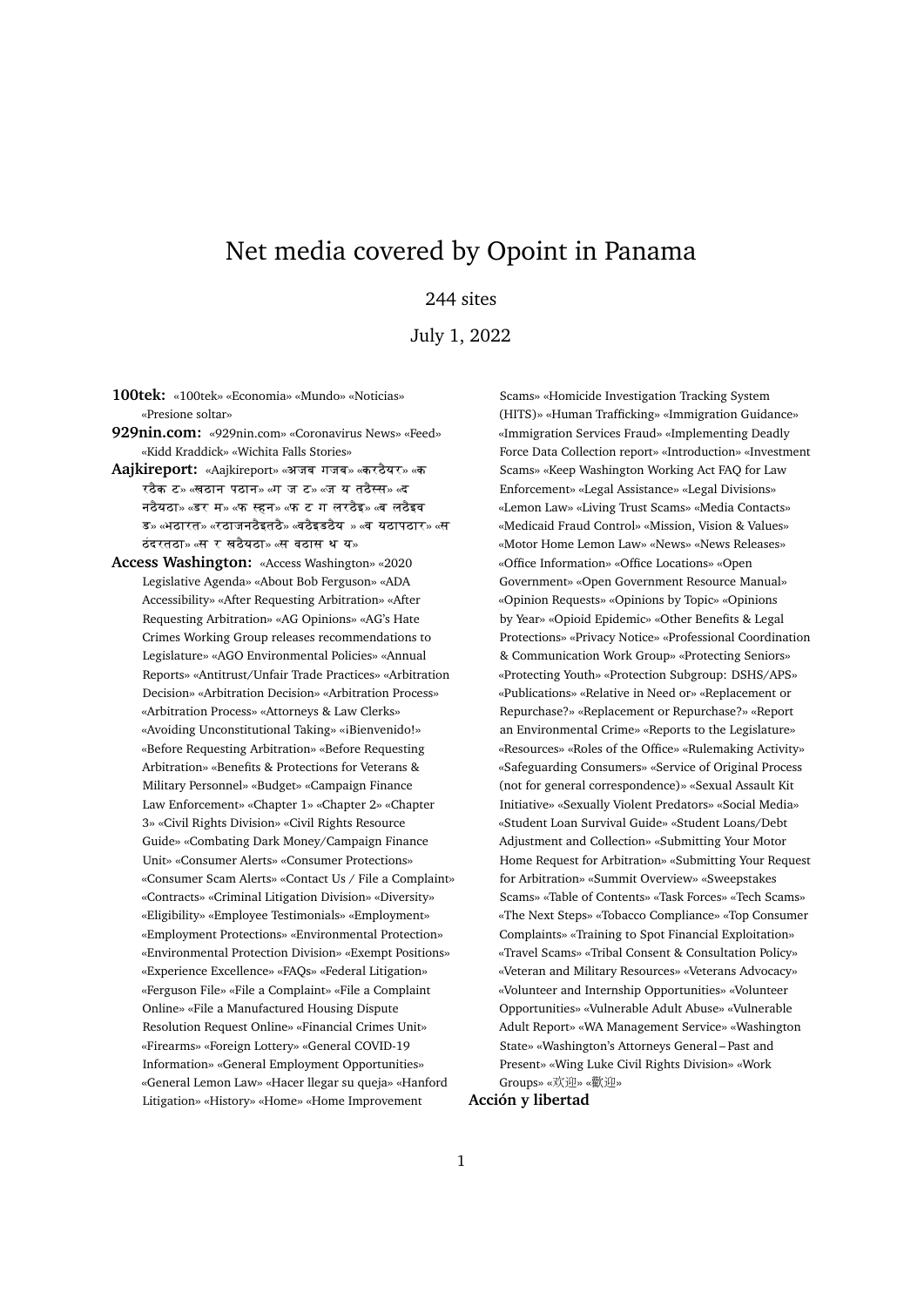- **Actual Penacova:** «Actual Penacova» «katie-ford» «katieford-2»
- **Actualité Sous le Soleil:** «Actualité Sous le Soleil» «Medical» «News» «Uncategorized»
- **Agencia de Noticias Panama:** «Banca» «Deportes» «Economía» «Finanzas» «Gobierno» «Info. General» «Inicio» «Inversiones» «Logística» «Marítimo» «Negocios» «Tecnología» «Turismo»
- **Allaboutcircuits.com:** «Allaboutcircuits.com» «Latest» «News» «Projects» «Technical articles»

**Alta Aero**

- **Audacy :** «Audacy » «INSIGHTS» «PRESS»
- **Autopista de Panamá:** «Clasicos» «Informe» «Inicio» «Marcas» «Motos» «Noticias» «Novedades» «Pruebas» «Reportaje» «Seguridad»
- **BangkokHaps:** «BangkokHaps» «Discover» «Restaurants» «Venues»
- **Baronmag:** «Baronmag» «Affaires» «Bouffe» «Culture» «Design» «Histoires de bureau» «J'ai faim!»
- **Battle rap:** «Battles» «Home» «Lyrics» «News» «Opinions»
- **Bedford Gazette:** «Bedford Gazette» «Charles A Hess» «Charles L Miller» «Edith Keifman» «News» «Obituaries» «Senior living» «Special section» «Sports» «Study Habits»
- **Binge Post:** «Binge Post» «Cannabis» «Entertainment» «Global» «Hollywood» «Netflix» «Tech» «Web Series»
- **Blogarama:** «Blogarama» «Arts & Entertainment» «Blogging» «Books & Literature» «Business» «Contemporary blogs» «Design» «Education» «Fashion»
	- «Finance» «Food & Drink» «Friends & Family»
	- «Gambling & Games» «Green» «Health & Fitness»
	- «Hobbies & Crafts» «Home & Garden» «Insurance Gist»
	- «Internet» «Life» «Marketing» «Media outreach» «Observations blogs» «Politics» «Shopping & Gifts»
	- «Software» «Spirituality» «Sports» «Technology» «Travel»
- «Visual design blog» **Capital Financiero:** «Uncategory»
- **Casa de Poder:** «Inicio»
- **Cámara Minera de Panamá:** «Cámara Minera de Panamá» «Actualización de datos» «Afiliación» «Beneficios» «Boletínes» «Calendario» «Capacitación» «Comunicados de prensa» «Congresos» «Contáctenos» «Directorio» «Documentos de interés» «Enlaces de interés» «Indicadores macroecnómicos» «Jornadas Técnicas» «Legislación Nacional» «Legislación Nacional» «Minería en Panamá» «Minería Responsable» «Nosotros» «Publicaciones» «Revista Planeta» «RSE»
- **CBD Life Magazine:** «CBD Life Magazine» «Benefits of CBD» «CBD and Health» «CBD and Interviews» «CBD and Law» «CBD and Technology» «CBD Bath Bombs» «CBD Beginner's Guide» «CBD Cosmetics» «CBD E-Liquid»

«CBD Gummies» «CBD Oil» «CBD Tincture» «Hemp and Marijuana» «Research and Science»

#### **Celebrandolatinasmagazine.com:**

«Celebrandolatinasmagazine.com» «Test» «Women's Stuff»

### **Christina Skally Styling**

**Clinical Leader:** «Clinical Leader» «Arthritis» «Autoimmune Disease» «BioAnalytical Laboratories» «Bioavailabilty/Bioequivalence Studies» «Biostatistics» «Cardiac Safety/TQT» «Cardiovascular» «Central Labs» «Central Nervous System» «Clinical Operations» «Clinical Research» «CTMS» «Data Management» «Data Standards» «Dermatology» «Drug Safety/Pharmacovigilance» «Drug-Drug Interaction» «EDC/Data Management» «EPRO/eCOA» «Ethnic Bridging Studies» «First In Human» «Gastrointestinal» «Hematology» «Infections» «IRB» «Metabolic Disorders» «Microdose Studies» «Obesity» «Oncology» «Pain/Inflammation» «Patient Recruitment/Retention» «PK/PD» «Pre-Clinical» «Project Management» «Protocol Design» «Regulatory Affairs» «Respiratory» «SAD/MAD» «Safety/Efficacy» «Trial Financial Management» «Women's Health»

**Comision Nacional de Valores:** «Inicio» «Novedades»

**Cospanama.com:** «Cospanama.com» «Baloncesto» «Béisbol» «Béisbol Nacional» «Chekeando el Mundial» «ContraGolpe» «COS WKND» «Fútbol» «Fútbol América» «Fútbol Colombia» «Liga Española» «Liga Panameña de Baloncesto» «LPF» «MLB» «NBA» «Play Sports» «Selección Femenina» «Selección Nacional» «Selecciones» «Sideline» «Torneo Navegante TV» «UNICOS»

**Crítica en Línea:** «Deportes» «Inicio» «Insolitas» «Mundo» «Nacional» «Opinion» «Provincias» «Sucesos» «Viva» «Whatsappcri»

**Crypto Reporter:** «Crypto Reporter» «Altcoins» «Australia» «Belarus» «Binance» «Bitcoin» «Bitfinex» «bitFlyer» «Blockchain news roundup» «Blockchain platforms» «CBOE» «China» «CME» «Coinbase» «Coincheck» «Coinfloor» «Crypto news in brief» «Cryptocurrencies» «Europe» «Exchanges» «India» «Iran» «Israel» «Japan» «Nasdaq» «News» «Newsfeed» «North Korea» «Payment solutions» «Philippines» «Poloniex» «Portugal» «Regulations» «Russia» «South Korea» «Technology» «Thailand» «Turkey» «United States» «Venezuela» «Vietnam»

#### **Custom PC Review**

- **D Panama News:** «D Panama News» «Cuarto Bate» «Deportes» «Estilo de vida» «Gobierno» «Internacionales» «Nacionales» «Politica»
- **Daily Army:** «Daily Army» «Culture» «Finance» «Life» «Strategy» «Tech»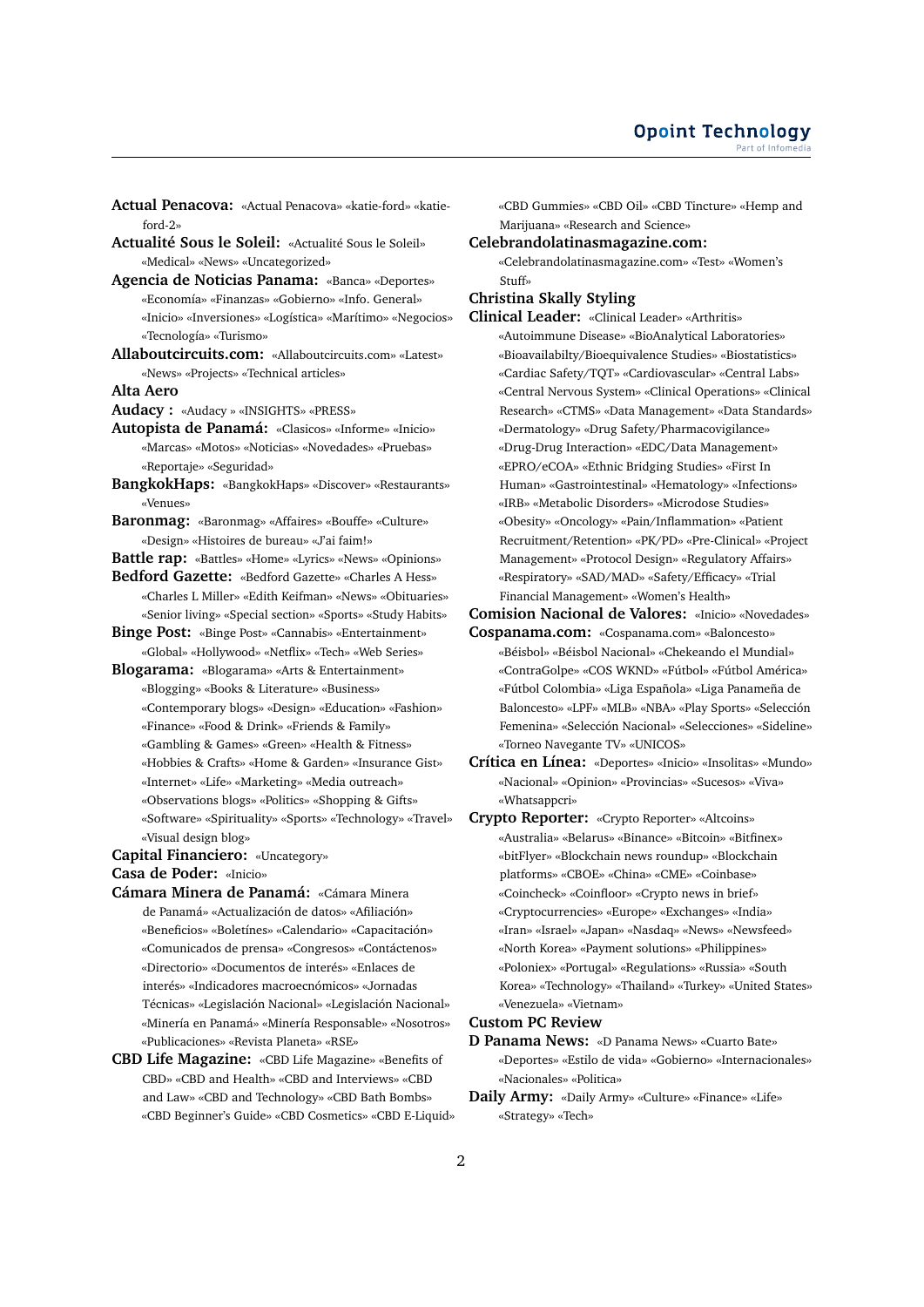**DansLesCoulisses:** «DansLesCoulisses» «Brendan Gallagher et Jonathan Drouin ont été cloués au banc en troisième période» «Canadiens» «Carey Price» «Chroniqueurs» «Contact» «Coupe Stanley» «COVID-19» «Impact» «La fille de Carey Price s'ennuie beaucoup de son père» «L'avenir de Tuukka Rask dans la LNH est incertain» «Le Canadien est blanchi dans un deuxième match consécutif» «Nazem Kadri est un joueur transformé depuis le début des séries» «Nouvelles» «Nouvelles» «Nouvelles» «Nouvelles» «Nouvelles» «Politique de confidentialité» «RDS» «Rumeurs» «Séries éliminatoires» «Stats» «Termes et conditions» «TVA Sports»

**Dear Kitty Kittie Kath:** «Home»

**Destino Panamá :** «Destino Panamá» «Camino a Catar 2022» «Conoce Panamá» «Cultura» «Deportes» «Destacada» «Economía» «Economía» «Educación» «Gastronomía» «Mundo» «NFL» «Noticias» «Sociedad» «Todo» «Turismo y Folclore» «Viajes» «Vive Panamá»

**Dia a Dia Panama:** «Inicio»

**Dicomogiornale.com:** «Dicomogiornale.com» « Author Archives» «2» «3» «Affari» «Aziende» «Market Research» «market research 10» «market research 100» «market research 11» «market research 12» «market research 13» «market research 14» «market research 15» «market research 16» «market research 17» «market research 18» «market research 19» «market research 2» «market research 20» «market research 21» «market research 22» «market research 23» «market research 24» «market research 25» «market research 26» «market research 27» «market research 28» «market research 29» «market research 3» «market research 30» «market research 31» «market research 32» «market research 33» «market research 34» «market research 35» «market research 36» «market research 37» «market research 38» «market research 39» «market research 4» «market research 40» «market research 41» «market research 42» «market research 43» «market research 44» «market research 45» «market research 46» «market research 47» «market research 48» «market research 49» «market research 5» «market research 50» «market research 51» «market research 52» «market research 53» «market research 54» «market research 55» «market research 56» «market research 57» «market research 58» «market research 59» «market research 6» «market research 60» «market research 61» «market research 62» «market research 63» «market research 64» «market research 65» «market research 66» «market research 67» «market research 68» «market research 69» «market research 7» «market research 70» «market research 71» «market research

72» «market research 73» «market research 74» «market research 75» «market research 76» «market research 77» «market research 78» «market research 79» «market research 8» «market research 80» «market research 81» «market research 82» «market research 83» «market research 84» «market research 85» «market research 86» «market research 87» «market research 88» «market research 89» «market research 9» «market research 90» «market research 91» «market research 92» «market research 93» «market research 94» «market research 95» «market research 96» «market research 97» «market research 98» «market research 99» «Rss» «Scienza» «Sitemap» «Sitemap» «Tecnologia» «Tecnologia»

**Digital Watch Observatory:** «Digital Watch Observatory» «Trends» «Updates»

#### **Disruptive Competition Project**

#### **Drug Channels (Online):** «Home»

- **Dumasinforma:** «Dumasinforma» «Bienestar» «Farándula» «Ingenio» «Multimedia» «Mundo» «Nacionales»
- Алло, это (noodleremover)**:** «Archieve» «Home» «Latest»
- **ECO TV:** «ECO TV» «Covid-19» «ECO News» «Economía» «El Polígrafo» «En Contexto» «Glosas de Flor Mizrachi» «Nacionales» «Política» «Radiografía»
- **El Panama America:** «Deportes» «Economía» «Ey!» «Inicio» «Mundial 2018» «Mundo» «Nación» «Provincias» «Ricardo Martinelli» «Tecnologia» «Variedades»
- **El Siglo:** «Inicio»
- **El Venezolano de Panamá:** «El Venezolano de Panamá» «Actualidad» «Comunidad» «Cultura y Espectáculos» «Deportes» «Entretenimiento» «Eventos Venezolanos» «Farandula» «Humor» «Internacionales» «Migración» «Moda» «Opinión» «Panamá» «Salud» «Sociales» «Turismo» «Venezuela»
- **ElCapitalFinanciero.com:** «ElCapitalFinanciero.com» «Economía» «Empresas» «Especiales» «Financial Times» «Mis Finanzas»
- **Elizabethtown College:** «Elizabethtown College» «Arts & Culture» «Blog» «Campus Community» «Etown News Home»
- **Ellas Te Cuentan:** «Ellas Te Cuentan» «Business» «ciencia» «Ciencias» «Entreprise» «Food» «Health» «La ciencia» «La tecnología» «Los Negocios» «Negocio» «Negocios» «Salud» «santé» «Science» «technologie» «Tecnología»
- **Energy Monitor:** «Energy Monitor» «» «» «» «» «» «Banking» «Built environment» «Carbon markets» «Carbon removal» «Cleaner fuels» «Digitalisation» «Electrification» «Energy efficiency» «Energy storage» «Green bonds» «Green deals» «Green infrastructure»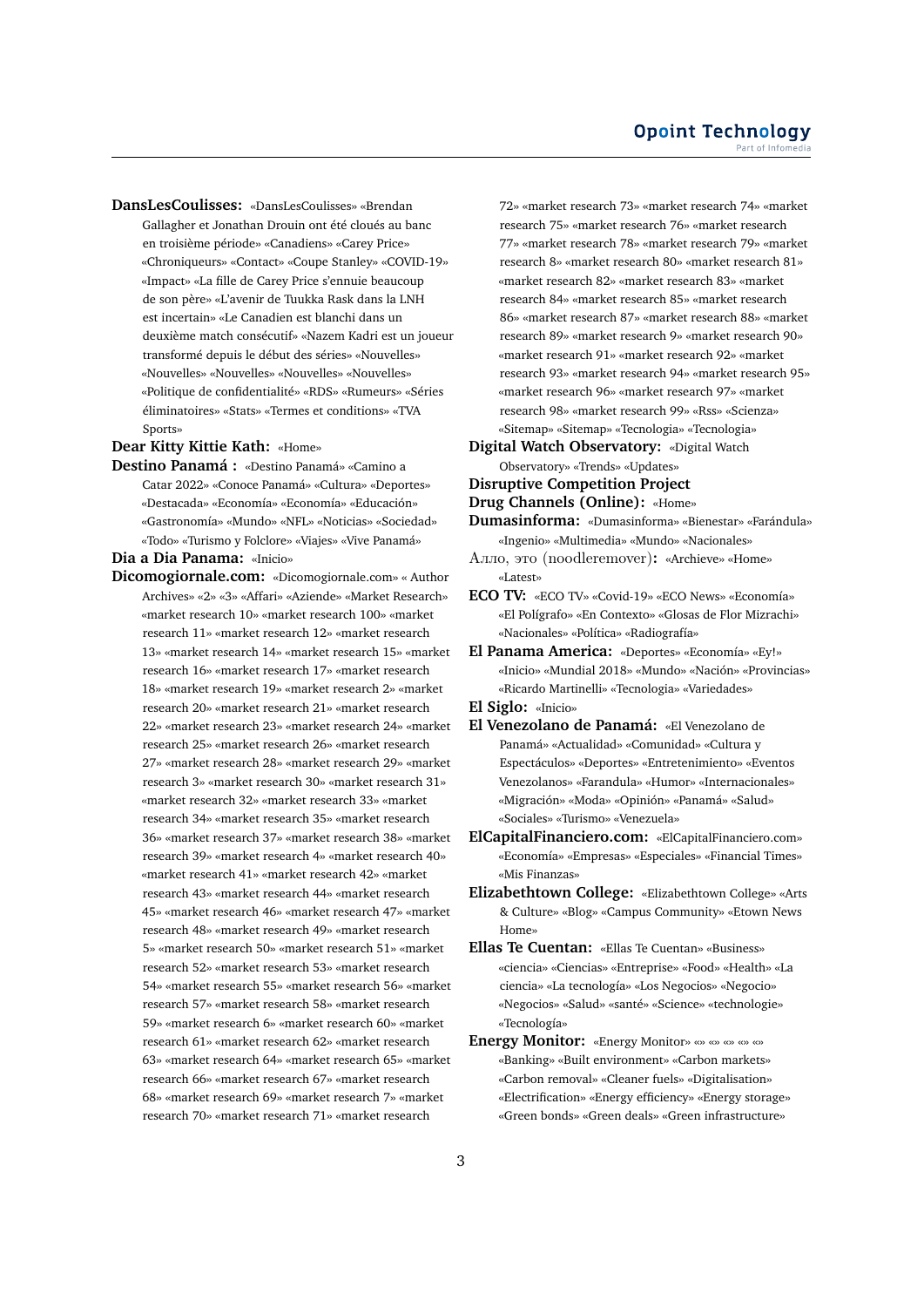«Hydrogen» «Investment management» «Just transition» «Market design» «Net Zero» «Networks/grids» «Renewables» «Reporting and disclosure» «Risk management»

- **Enlightenmentmag:** «Enlightenmentmag» «Architectural Lighting» «Designers» «News» «People» «Showroom Spotlight»
- **Ensegundos:** «Ensegundos» «Ciencia/Tecno» «Deportes» «Estilos» «Logística» «Mundo» «Opinión» «Política» «Rarezas»

**Essex County Place:** «Home»

**Every Moms Page**

**Filipino Style Recipe:** «Home»

#### **Forbescentroamerica.com:**

«Forbescentroamerica.com» «Costa Rica» «Country Branding» «El Salvador» «Guatemala» «Honduras» «Nicaragua» «Panama CB» «Panamá» «RD»

**Forklog:** «Forklog» «Alex Kondratyuk»

- **Freem mo station:** «Freem mo station» «Adult» «Adult» «Anime» «Anime» «Browser games» «Buy to play» «Cosplay» «Editorials» «Fantasy» «Fantasy» «Fighting» «Fighting» «Games »» «Giveaways» «Mmorpg» «Mmorpg» «Moba» «News »» «Shooter» «Shooter» «Strategy» «Strategy» «Tops» «Upcoming» «Upcoming»
- **Gearweare:** «Gearweare» «Biking» «Camping» «Climbing» «Fishing» «Fitness» «Hiking-and-backpacking» «Running» «Travel» «Watersports» «Wintersports»
- **General Directorate of Revenue:** «General Directorate of Revenue» «Noticias»
- **Gildshire:** «Gildshire» «Cars & Motorcycles» «Healthy Lifestyle» «Home & Garden» «Politics & Business» «Science & Technology» «Sport» «Style & Creativity» «Travel & Nature»

#### **Glowcation**

**Gpsvinos:** «Gpsvinos» «Catas de vinos» «Degustaciones» «Eventos»

**Ground News:** «Ground News» «Beijing» «Berlin» «Brasília» «Brexit» «BUSINESS» «Caracas» «CBS News» «Coronavirus» «Cupertino» «Donald Trump» «European Union» «International» «Islamabad» «Joe Biden» «Local» «London» «Minneapolis» «Moscow» «New york» «North-america» «Pakistan» «Politics» «Providence» «San antonio» «sanctions» «Sputnik News» «TASS» «Tech» «The Star Kuala Lumpur» «US & CANADA» «US Elections» «Vaccines» «Vladimir Putin» «Washington» «Wuhan»

- **Happy Food Healthy Life:** «Happy Food Healthy Life» «RSS»
- **Healthy Food House:** «Healthy Food House» «Animals» «Beauty» «Exercises» «Fruits» «Gardening» «General» «Health» «Health Tips» «Life» «More articles of HEALTH»

«Nature» «Plants» «Recipes» «Vegetables»

**Heraldo De La Manga:** «Heraldo De La Manga» «News 52» «News1» «News10» «News11» «News12» «News13» «News14» «News15» «News16» «News17» «News18» «News19» «News2» «News20» «News21» «News22» «News23» «News24» «News25» «News26» «News27» «News28» «News29» «News3» «News30» «News31» «News32» «News33» «News34» «News35» «News36» «News37» «News38» «News39» «News4» «News40» «News41» «News42» «News43» «News44» «News45» «News46» «News47» «News48» «News49» «News5» «News50» «News53» «News54» «News55» «News56» «News57» «News6» «News7» «News8» «News9» «RSS» «Sitemap-news»

#### **Hey Nadine**

- **Hi Consumption:** «Hi Consumption» «Entertainment» «Fashion» «Food» «Gadgets» «Gear» «Grooming» «Living» «Vehicles» «Vices»
- **HinchaAmarillo:** «HinchaAmarillo»
	- «barcelonistas-en-el-exterior» «noticias» «opinion» «seleccion»
- **Holden Grey Motor:** «Home»
- **Home of Science:** «HOME»
- **HumbleDollar:** «HumbleDollar» «Blog»

**I Geek Soccer:** «I Geek Soccer» «Soccer Reviews»

**iBlognet**

- **Informa T Panama:** «Informa T Panama» «Curiosidades» «Deportes» «Entretenimiento» «Glosas» «Internacionales» «Nacionales»
- **Insider Financial:** «Insider Financial» «Biotech» «Bitcoin» «Cannabis» «Energy» «Momentum Stocks» «Stocks» «Tech»

**Intaction:** «Home»

**Iranalyoum.com:** «Iranalyoum.com» المناقلا المتكام رااباخا «**Äيروسي فـه ينار يـلاا قرافسـنا ر**ابـخاْ» «قيروسـي فـي.*ئـذم*اخـنا «**قيذار يـلإا ةيملاسلإا ةيرو**همجلا ر.ابخأ – مويـلا نار ياٍ»

**Itnews.lat Panamá**

중앙일보 하와이**:** «중앙일보 하와이» «Business insight» «과학» «사업» «세계» «시장 조사» «시장 조사 10» «시장 조사 10» «시장 조사 11» «시장 조사 11» «시장 조사 12» «시장 조사 12» «시장 조사 13» «시장 조사 13» «시장 조사 14» «시장 조사 14» «시장 조사 15» «시장 조사 15» «시장 조사 16» «시장 조사 16» «시장 조사 17» «시장 조사 17» «시장 조사 18» «시장 조사 18» «시장 조사 19» «시장 조 사 19» «시장 조사 2» «시장 조사 2» «시장 조사 20» «시장 조사 20» «시장 조사 20» «시장 조사 21» «시장 조사 21» «시장 조사 22» «시장 조사 22» «시장 조사 23» «시장 조사 23» «시장 조사 24» «시장 조사 24» «시장 조사 25» «시장 조사 25» «시장 조사 26» «시장 조사 26» «시장 조사 27» «시장 조사 27» «시장 조사 28» «시장 조사 28» «시장 조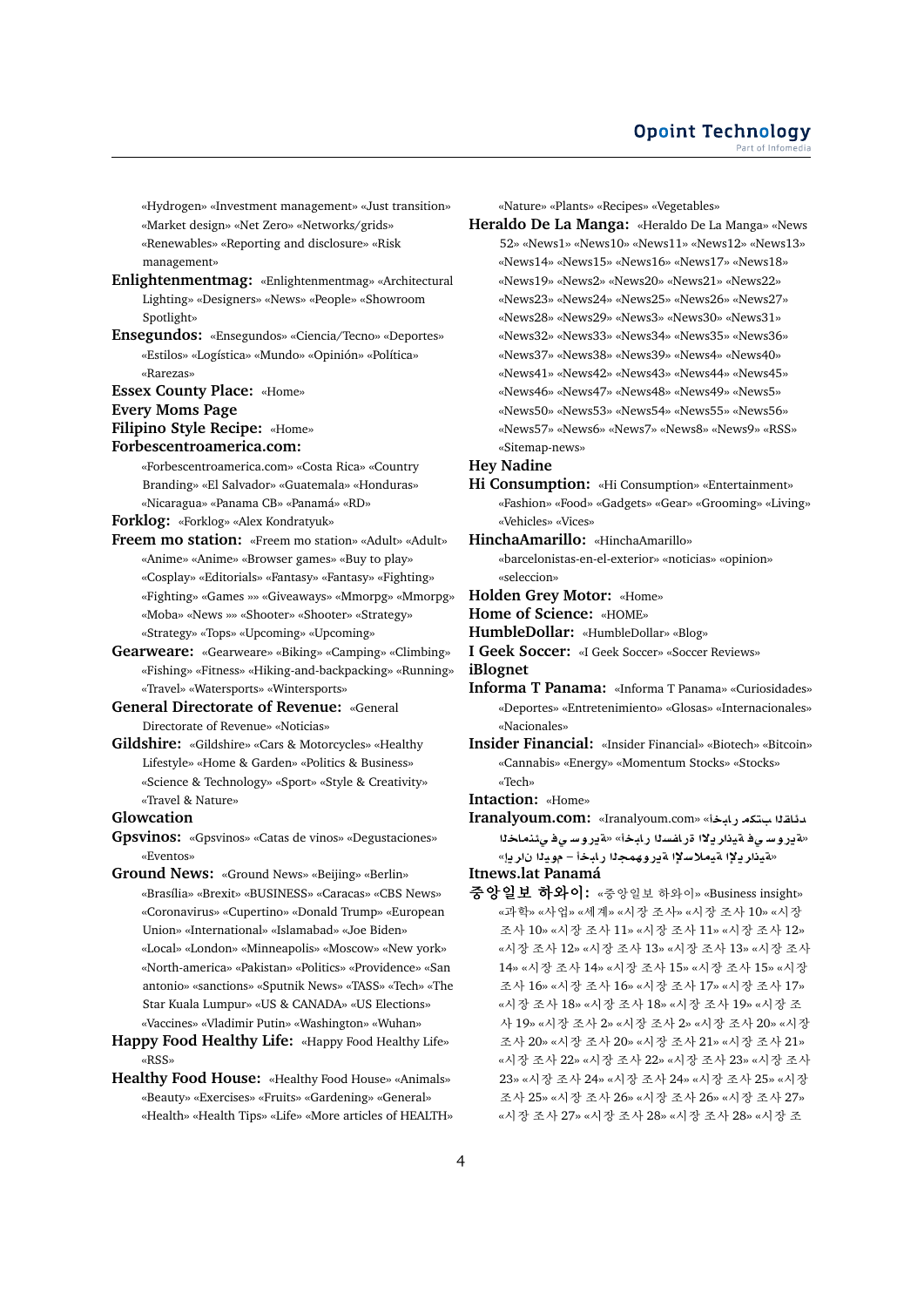사 29» «시장 조사 29» «시장 조사 3» «시장 조사 3» «시장 조사 30» «시장 조사 30» «시장 조사 31» «시장 조사 32» «시장 조사 33» «시장 조사 34» «시장 조사 35» «시장 조 사 36» «시장 조사 37» «시장 조사 38» «시장 조사 39» «시 장 조사 4» «시장 조사 4» «시장 조사 40» «시장 조사 41» «시장 조사 42» «시장 조사 43» «시장 조사 44» «시장 조 사 45» «시장 조사 46» «시장 조사 47» «시장 조사 48» «시 장 조사 49» «시장 조사 5» «시장 조사 5» «시장 조사 50» «시장 조사 51» «시장 조사 52» «시장 조사 53» «시장 조 사 54» «시장 조사 55» «시장 조사 56» «시장 조사 57» «시 장 조사 58» «시장 조사 59» «시장 조사 6» «시장 조사 6» «시장 조사 60» «시장 조사 61» «시장 조사 62» «시장 조 사 63» «시장 조사 64» «시장 조사 65» «시장 조사 66» «시 장 조사 67» «시장 조사 68» «시장 조사 69» «시장 조사 7» «시장 조사 7» «시장 조사 70» «시장 조사 71» «시장 조사 72» «시장 조사 73» «시장 조사 74» «시장 조사 75» «시장 조사 76» «시장 조사 77» «시장 조사 78» «시장 조사 79» «시장 조사 8» «시장 조사 8» «시장 조사 80» «시장 조사 81» «시장 조사 82» «시장 조사 83» «시장 조사 84» «시장 조사 85» «시장 조사 86» «시장 조사 87» «시장 조사 88» «시장 조사 89» «시장 조사 9» «시장 조사 9» «시장 조사 90» «시장 조사 91» «시장 조사 92» «시장 조사 93» «시장 조사 94» «시장 조사 95» «시장 조사 96» «시장 조사 97» «시장 조사 98» «시장 조사 99» «시장-조사» «중앙일보 하 와이» «Market insight» «Research insights» «RSS»

**Jay's Brick Blog:** «Home»

**jm deportes:** «-Futbol Nacional» «Baloncesto» «Beisbol» «Blog» «Boxeo» «GALERÍA DE FOTOS» «LPF» «Otros Deportes»

#### **Joe Steinkamp**

**Journal Transcript**

#### **Knuckle Junkies:** «Home» «News»

**Koddos**

- **KW Continente:** «Así Amanece» «Avances Tecnológicos» «Cine» «Deportes» «Portada» «Regresando a Casa» «Revista de Revista» «Salud y Belleza» «Turismo Viajero»
- **La Estrella de Panama:** «América» «Béisbol» «Boxeo» «Café Estrella» «Ciencia» «Cine» «Conciertos» «Cultura» «Cultura» «Curiosidades» «Deportes» «Economia» «Familia» «Farándula» «Fútbol» «Gastronomía» «Hípica» «Inicio» «Internacional» «Más Deportes» «Mundo» «Nacional» «Opinión» «Planeta» «Politica» «Salud» «Sociales» «Teatro» «Tecnología» «Vida y cultura»
- **La Gaceta:** «La Gaceta» «Actualidad» «AMÉRICA» «ASIA» «Deportes» «Economía» «EUROPA» «Internacionales» «Nacionales» «NEGOCIOS» «Opinión» «Política»
- **La Prensa Web:** «Blogs» «china» «china» «Contralor a general» «Contralor a general» «Coronavirus» «Coronavirus» «Corprensa Content Studio» «Deportes» «Economía» «Entretenimiento» «Fotografía» «Infografias»

«Instituto» «Instituto» «Judiciales» «Locales» «ministerio» «ministerio» «Minsa ministerio de salud» «Minsa ministerio de salud» «mp ministerio» «mp ministerio» «Multimedia» «Mundo» «Opinión» «Podcasts» «Política» «Portada» «Provincias» «rafael» «rafael» «rosario turner» «rosario turner» «Salud/Ciencia» «Salud/Ciencia» «Sociedad» «superintendencia de seguros y reaseguros» «Tecnología» «Tecnología-2» «Tecnología-3» «Temas» «Videos»

**La Verdad Panamá:** «La Verdad Panamá» «Actualidad» «Adrenalina» «Ciencias y Tecnología» «Dinero» «El Dato» «Enfoque Global» «Fama» «Flash Movie» «Judiciales»

**La Web de la Salud:** «La Web de la Salud» «NOTICIAS» «Opinión»

**LakeLanier:** «Home»

#### **Lasmodelosdelmundo.com:**

«Lasmodelosdelmundo.com» «Actrices»

- **Latam Future Energy:** «Latam Future Energy» «Noticias»
- **Latam Green:** «Cambio climático» «Corporaciones» «Finanzas ESG» «Política» «Tecnología»
- **LatinOL.com:** «Cine» «Deportes» «Música» «Portada» «SpotFASHION» «Vida Social» «Zona Digital»

**Learn U**

**leesmee.com**

**Levittownnow:** «Levittownnow» «Advertise» «Arts & Entertainment» «Business» «Cops, Courts and Fire» «Government» «Home» «Jobs» «Neighbors» «Schools» «SeeClickFix» «Support Local Journalism» «Transportation»

#### **LOLWOT:** «LOLWOT» «News»

- **LOS40 Panamá**
- **Lucirbien.com:** «Eventos» «Inicio» «Moda» «Moda Internacional» «Salud y Belleza»

**Luton.Events**

**Maritime Industry:** «Maritime Industry» «Arctic News» «Arctic News» «Autonomous Shipping» «Business» «Cyber Security» «Digitalization» «Ecology» «Education & Training» «Energy» «Fishing sector» «General» «General» «General» «History» «Innovations» «Maritime Accidents» «Merchant Navy» «Naval Engineering» «Navy» «NewBuilds» «Offshore» «Oil & Gas» «Passenger Fleet» «Piracy» «Ports» «R&D» «Renewables» «Research» «River Fleet» «Safety & Regulations» «Shipbuilding» «Societies» «Solar Energy» «Subsea Technology» «Technology» «Tidal Energy» «Wind Energy»

**Martes Financiero:** «Inicio»

**Medical Jane:** «Activism» «Cannabis Classroom» «Cannabis Classroom: Getting Started» «Cannabis Science» «DIY & How To's» «Home» «Marijuana News»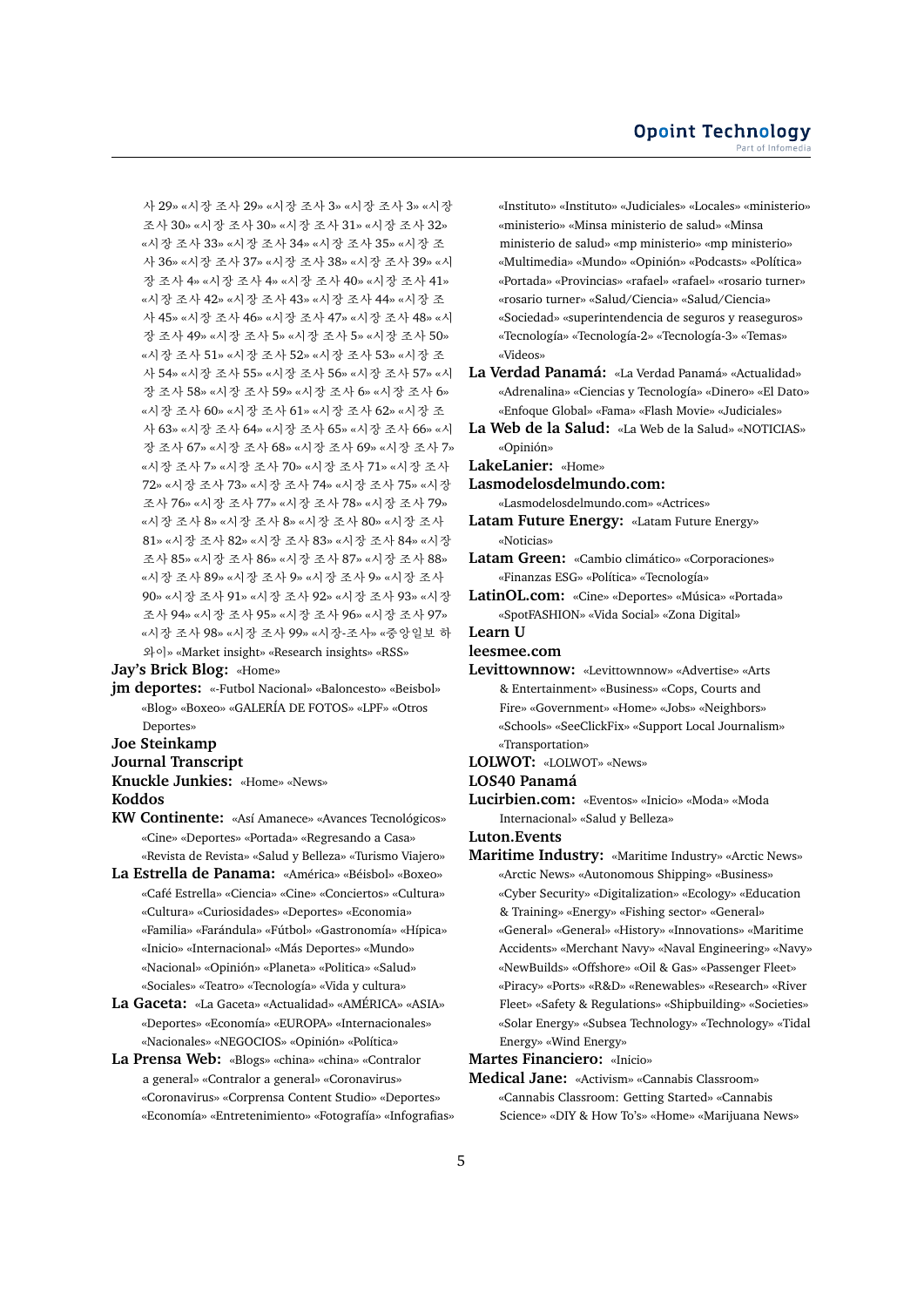#### **Opoint Technology** Part of Infomer

«Medicinal Benefits» «Medicinal Benefits» «News» «Products» «Strains»

- **Meritorious Fire Department of the . . . :** «Meritorious Fire Department of the Republic of Panama» «Artículo 9» «Decretos» «Noticias» «Programas y Servicios»
- **Metro Libre:** «Metro Libre» «Cultura» «Deportes» «Economía» «Internacionales» «Las Buenas Noticias» «Nacionales» «Opinión» «Política» «Provincias» «Tecnología»
- **Mi Diario:** «Curiosidades» «Deportivas» «Farándula» «Mundo» «Nacionales» «Policiales» «Portada» «Sexo y salud»
- **Miami-Dade Democratic Party**
- **Millau Journal:** «Millau Journal » «Rss»
- **Ministerio de Desarrollo Social Panama:** «Noticias» «Portada»
- **Ministerio de Economía y Finanzas:** «Inicio» «Noticias»
- **Ministerio de Educación**
- **Ministerio de Vivienda:** «Inicio» «Noticias»
- **MotorEsfera:** «MotorEsfera» «Economia» «Mundo» «Noticias» «Presione soltar»
- **MSPinsights**
- **Munchen Zeitung**
- **Mundo Social:** «Mundo Social» «CULTURALES» «ELLAS» «ELLOS» «EMPRESARIALES» «ESPECIALES» «GENTE» «GERENTE DEL MES» «GOURMET» «LIFESTYLE» «MODA» «MR. TIE» «MUJER DE HOY» «ON THE SPOT» «ONE TO ONE» «PET'S LIFE» «PORTADA» «SALUD» «SOCIALES» «TECNOLOGÍA»

#### **News Distinct**

- **NewsRoom Panama**
- **Newssplinter**
- **NextShark**
- **North State Journal:** «North State Journal» «Business» «COVID-19» «Features» «Features» «Feed» «News» «News» «North Carolina» «Opinion» «Sports»
- **Noticias por el Mundo**
- **Noticias24PTY.com:** «noticias24pty.com»
- **Octafinance:** «Blue Chips» «Global Macro News» «Guru News» «HOME» «Insider News» «Private Financing News» «Stock Analyst Ratings»
- **Okayplayer:** «Okayplayer» «Audio» «Events» «Interviews» «Movies» «News» «TonightSshow» «Video»
- **Online News Heard Now:** «Business» «Editorial» «Entertainment» «Featured» «Finance» «Health» «Home» «Sports» «Tech» «Travel»
- **onyourpc.com:** «onyourpc.com» «Achievement» «Arts and Entertainment» «Bankruptcy Tips Advice» «Credit

Repair» «Debt Consolidation» «Debt Management» «Fat Loss» «Finances» «Food and Beverage» «Food and Drinks» «Food news» «Health and Fitness» «Health and Safety» «Health Mind Body» «Health news» «Healthcare Systems» «Healthy Eating» «Men Issues» «Mind Body Spirit» «Money news» «News» «Popular Diets» «Products» «six pack abs» «Sports and Fitness» «Supplements & Vitamins» «Weight Loss» «Weight Loss Diet» «Women»

- **Operawire:** «Operawire» «Artist of the Week» «Behind the Scenes» «DVD and CD Releases» «DVD and CD Reviews» «High Notes» «In Review» «IndieOpera» «Interviews» «Opera Meets Film» «Opera Quiz» «Stage Reviews» «Stage Spotlight»
- **Otherworldly Culture:** «Otherworldly Culture» «Articles» «Comics» «Dead On Movie Reviews» «Dead On the Bases» «Horror Realm Radio» «Movies» «Music» «Podcast» «Toys» «Wrestling»
- **Our Travel Mix**
- **Ourlimm:** «Ourlimm» «Innovación» «Miscelánea» «Sectores» «Software» «Tecnologías»
- **Outside The Garden**
- **Panama 24 Horas:** «Panama 24 Horas» «América Latina» «Deportes» «Empresas» «Entretenimiento» «Finanzas» «Gastronomía» «Mundo» «Noticias» «Panamá» «Policia» «Salud» «Tecnología»
- **Panama Mission 2010-2013**
- **Panama News:** «Blogs» «Culture» «Economy» «Español» «Featured» «Front page» «Lifestyle» «Nature» «News» «Opinion» «Uncategorized»
- **Panama Tipico:** «Artesanías» «Faenas del Campo» «Gastronomía Tradicional» «Indumentaria Típica» «Instrumentos Musicales» «Investigación» «Juegos y Deportes» «Tradiciones»
- **Panamalemanes**
- **Panamatimespty:** «Panamatimespty» «Glosas de Lengua Mocha» «Internacionales» «Nacionales» «Nacionales» «Uncategorized»
- **Panamá On:** «Entrevistas» «Ocio y Cultura» «Portada»
- **Panamá Profundo:** «Inicio»
- **Patronato Panama Viejo**
- **Pirates & Princesses:** «Pirates & Princesses» «Disney Cruise Line» «Disney Fashion» «Disney Merchandise» «Disney News» «Disney Rumors» «Disneyland» «Entertainment» «Fashion» «Rumors» «Universal Orlando» «Universal Orlando» «Walt Disney World»

# **Pitsirikos**

**Planetauniversitario:** «Planetauniversitario» «Bolsas e Concursos» «Ciência e Tecnologia» «Conferências» «Cultura e Arte» «Cursos» «Cursos e Palestras» «Mostras e Exposições» «Notícias do Campus» «Outros Eventos»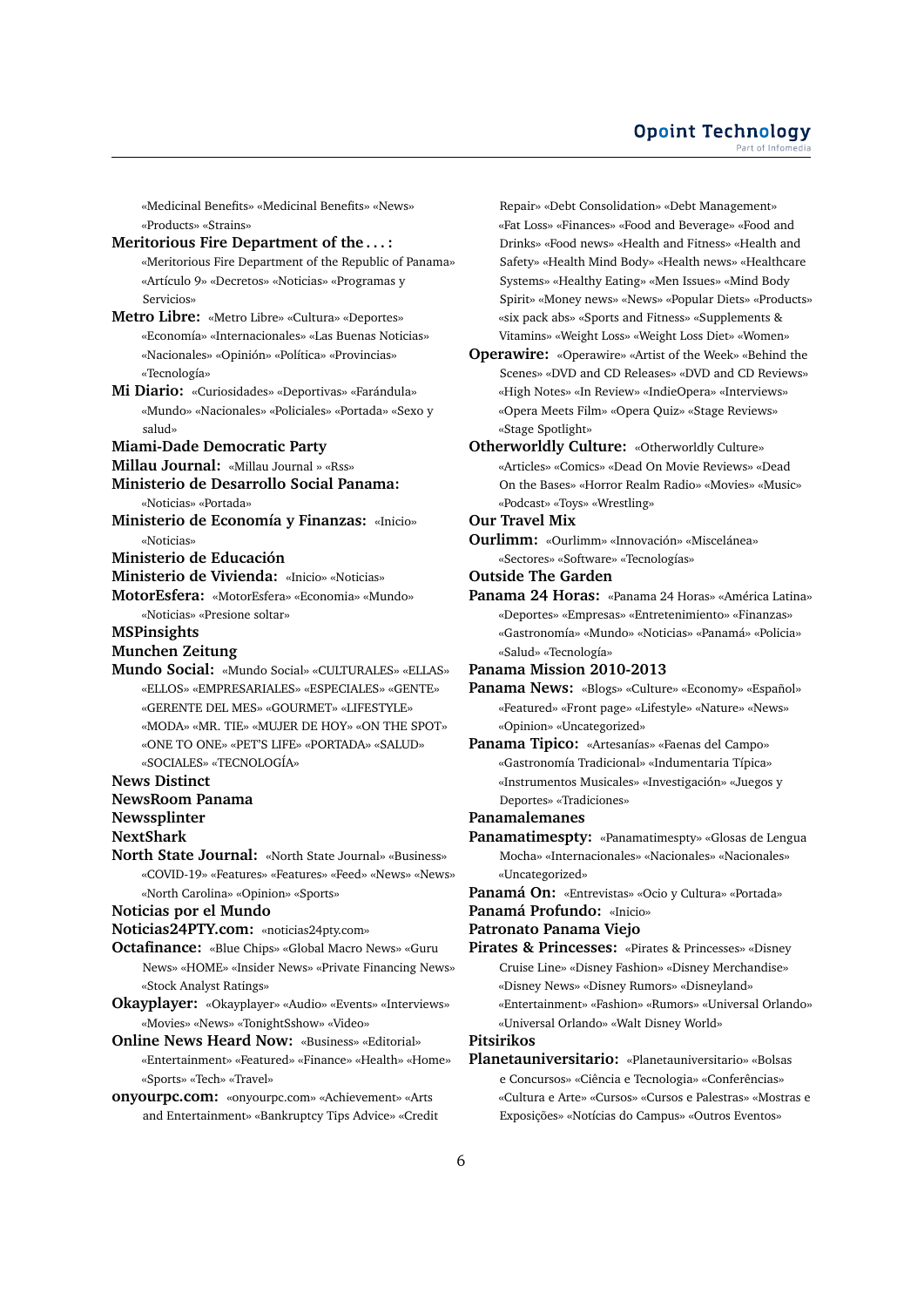**Polk Sports:** «Polk Sports» «Community»

**PR Noticias Panama.com:** «Home» «prnewswire» **Presidencia de la República de Panamá:** «Inicio»

**PsyPost:** «PsyPost» «Anxiety» «Cognitive Science» «Depression» «Donald Trump» «Drug Research» «Mental Health» «Political Psychology» «Psychedelic Drugs» «Sexual Health» «Social Psychology»

**PushUp24:** «PushUp24» «Living» «Relationships»

- **Q Voice News:** «Q Voice News» «Arts & Entertainment» «Community & History» «Downtown Los Angeles» «East Los Angeles» «Greater Long Beach» «Health & Wellness» «Hollywood» «Latino» «Palm Springs» «Pasadena» «Politics, Law & Order» «San Diego» «Silver Lake» «The Valley» «Video» «West Hollywood» «West Los Angeles»
- **Radio Petrer 107,2 fm:** «Radio Petrer 107,2 fm» «10» «11» «12» «13» «14» «15» «2» «3» «4» «5» «6» «7» «8» «9» «Rss»
- **Radiopanama:** «Radiopanama» « Archivos de audio » « Judicial» «Actualidad» «Últimas noticias» «Deportes» «Programas» «Tecnología»
- **radiotemblor.org:** «radiotemblor.org» «Internacional» «Panamá»
- **Refining and petrochemicals me.com:** «People» «Petrochemicals» «Products & Services» «Refining»
- **Registro Público de Panamá:** «Home»
- **Resmi Haber:** «Resmi Haber» «Dünya» «Ekonomi» «Güncel» «Haberler» «Teknoloji»
- **Revista Ellas:** «Revista Ellas» «Belleza» «Bienestar» «Columnas» «Estilo de vida» «Moda» «Mundo Ellas»
- **Revista Inversiones y Negocios:** «Revista Inversiones y Negocios» «Banca» «Economía» «Editorial» «Finanzas» «Gente» «Multinacionales» «Negocios» «Política» «Revista» «Salud» «Tecnología»
- **Revista Status:** «Revista Status» «BELLEZA» «CULTURA POP» «MODA»
- **Revolution Middle East:** «Revolution Middle East -» «Culture» «Faces» «Sihh» «Technical» «Vintage» «Watches»

**RF Radio Concordia**

**Richinwriters:** «Richinwriters» «Articles»

**Robben:** «Blog»

**Rock n Pop Panama:** «Eventos» «Inicio» «Noticias» **RPC Radio:** «Locales»

- **Rpctv:** «Rpctv» «Baloncesto» «Béisbol» «Boxeo» «En Directo» «Fútbol» «Fútbol femenino» «Fútbol Internacional» «Liga Panameña de Fútbol LPF» «MLB» «Selección de Beisbol de Panamá»
- **Rtinsights.com:** «Rtinsights.com» «Analytics» «Apache Hadoop, Spark, and Kafka» «Artificial Intelligence» «Asset performance, production optimization» «Aviation» «Big Data» «Big data platforms» «Blockchain» «Business

Strategies» «Cloud technologies» «Cognitive computing» «Compliance and anti-fraud» «Computer-aided diagnosis and bioinformatics» «Customer experience management» «Cybersecurity» «Data integration tools» «Data visualization and discovery» «Decision management» «Edge computing» «Energy» «Enterprise IoT platforms» «Financial Services» «Healthcare» «IIC Testbeds» «In-memory computing» «Industries» «Industry Insights» «Intelligent integration and BPM» «Internet of Things» «IoT» «Machine learning» «Manufacturing» «Predictive maintenance» «Real-Time Analytics» «Reports» «Retail, ecommerce» «Sales, marketing, ecommerce» «Smart cities» «Streaming analytics» «Supply chain / inventory control» «Transportation management» «Use cases» «Videos» «Workforce management»

**RTSleepWorld :** «RTSleepWorld»

**Saludpanama.com:** «Portada»

**SchoolDrillers:** «Business» «Career» «Character» «Covid-19» «Digital marketing» «E-book» «E-library» «Economics» «Economy» «Education» «Entertainment» «Entrepreneur» «Environment» «Exams» «Family education» «Fashion» «Foods» «General» «Government» «Health» «History» «How to» «Information» «Innovation» «Jamb and post utme» «Job» «Journal» «Lifestyle» «Money» «Moral» «Opinion» «Philosophy» «Professional» «Project tips» «Reasoning» «Relationship» «Scholarships» «Schools» «Secondary» «Study hub» «Technology» «Tourist tips» «Travel» «Trending» «University»

**SCREnews.com**

**Scrum Expert:** «Articles» «Blogs» «Books» «Conferences» «Home» «Knowledge» «News» «Resources» «Tools» «Videos»

**Sertv:** «Sertv» «Sala de Noticias» «Todas»

**SlotRunners:** «slotrunners.com»

**Smartereum:** «Smartereum» «All» «Cryptocurrency Exchanges» «Cryptocurrency News» «Events» «Exchange Guides» «Exchange Reviews» «Exchanges» «Finance» «Gaming» «ICO» «Industries» «Internet of Things (IoT)» «Logistics» «Market» «Mining» «mining guides» «mining reviews» «News» «Press Releases» «Real Estate» «Regulations» «Video»

# **sovideogame.com**

**Special Report News Journal:** «Special Report News Journal» «Business» «Science» «Stocks» «Technology»

**Sport & Health:** «Deportes» «En Carrera» «Especial» «Gente» «Golf» «Inicio» «Portada» «RSE» «Running» «Salud» «Secciones» «Sexualidad» «Sociales» «Tecnología» «Wellness»

**Submitlinkseo.com:** «submitlinkseo.com» **Superintendency of Insurance and . . .**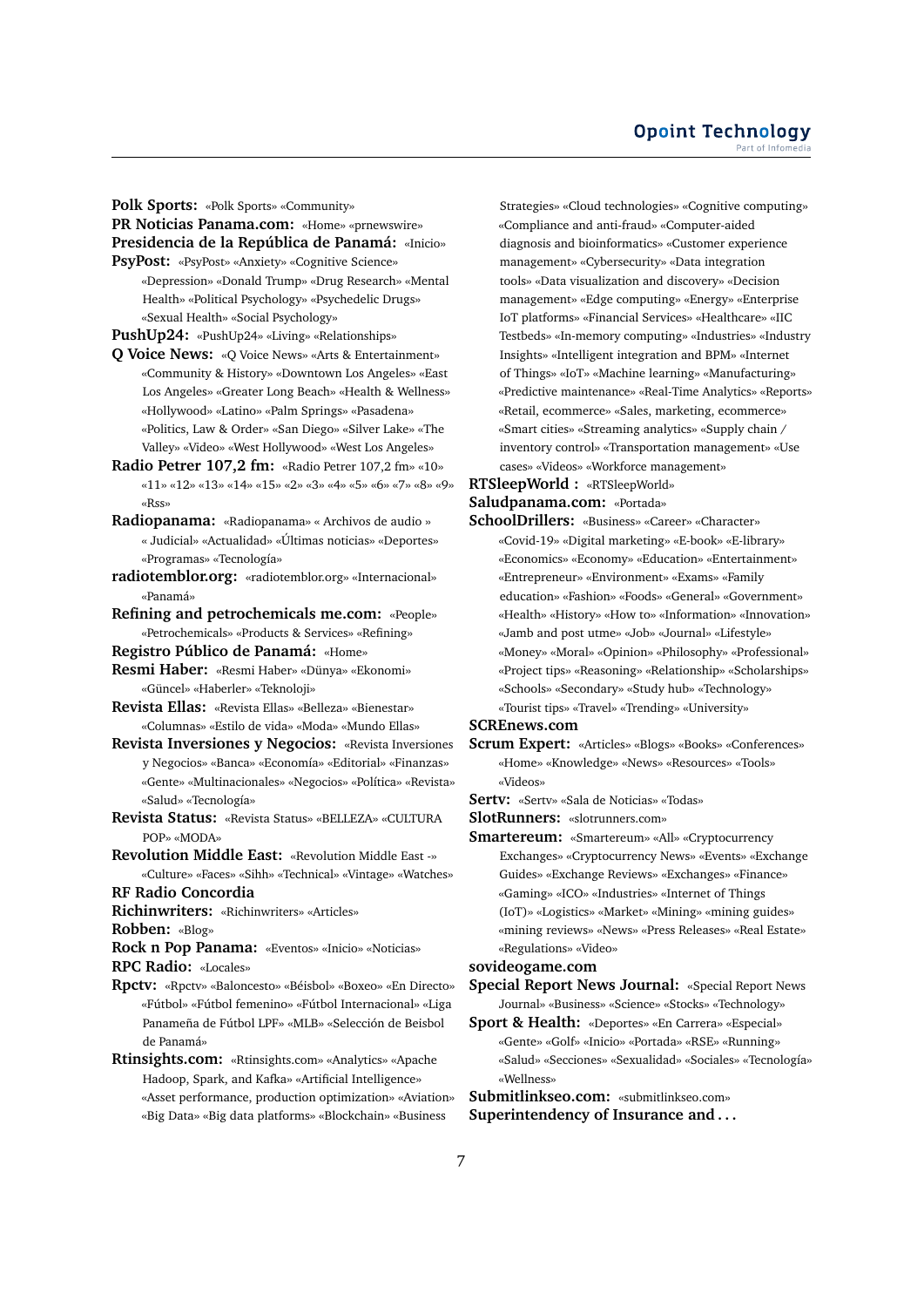# **switchingfashion.com**

- **Tampa Bay Reporter:** «Tampa Bay Reporter» «Neighborhoods» «Pets and Other Animals» «Politics» «Public Safety» «Religion» «Social Services» «Special Interest» «Sports and Recreation» «Traffic» «Transportation» «Travel»
- **Tax Foundation:** «Tax Foundation» «Blog»
- **Tech News Edition:** «Tech News Edition» «Gadgets» «Internet» «Mobiles» «Review» «Today7149»

#### **Tech2**

- **Techaeris:** «Techaeris» «Auto» «Business» «Deals» «Editorials» «Entertainment» «Gaming» «Giveaways» «How To» «Latest News» «Mobile» «Photography» «Press Releases» «Reviews» «Science» «Tech»
- **Techbeezer:** «Techbeezer» «Uncategorized»
- **Techlila:** «Techlila» «Rss»
- **Technical Ripon:** «Technical Ripon» «Cars» «CryptoCurrency» «Entertainment» «Health» «Smartphone» «Sports» «Tech»
- **Techno Mobilez:** «Techno Mobilez» «Blogs» «Computer Accessories & Peripherals» «Gadget» «Gadget» «Gadgets» «Mobile» «Technology»
- **Tecla a Tecla**
- **Telemetro:** «Actualidad» «Debate-abierto-dominical» «Deportes» «Economía» «Entretenimiento» «Inicio» «Insólito» «Internacionales» «Nacionales» «Noticias» «Opinión» «Política»
- **Tempe in Motion:** «Tempe in Motion» «Older posts» «Tempe News»
- **The Breaking News Headlines:** «Home»
- **The Canton Independent Sentinel:** «The Canton Independent Sentinel» «Business» «Electric vehicles» «Energy» «Environment» «Finance» «Heathcare» «Military» «News» «Satellites» «Space» «Technology» «Uncategorized»
- **The Crazy Tourist**
- **The Culinary Travel Guide:** «The Culinary Travel Guide» «Blog»
- **The Democrat Leader:** «Home» «News» «Noted in Brief» «Obituaries» «Sports»
- **The February Fox:** «The February Fox -» «Beauty» «Christmas» «Diy» «Entertaining» «Entertainment» «Family» «Featured» «Food» «Gifting» «Health» «Style» «Travel»
- **The Oracle Globe:** «The Oracle Globe» «Business» «Education» «Entertainment» «Life Style» «Sports» «Technology»
- **The Rem:** «Technology» «World»
- **The Strategy Bridge:** «The Journal»

**The SunBreak:** «Home» **The Truth About Plas:** «Home» «SchoolConstruction» «State & LocalConstruction»

**The Westfield Voice**

**Themarketeagle.com**

**TheNewsTrace:** «TheNewsTrace» «Business» «General News» «Tech»

#### **Thesneaklife**

- **Tiempodecampo.com**
- **ToolGuyd:** «ToolGuyd» «Accessories» «All Brands» «All Hand Tools» «All Power Tools» «Best Modular Tool Boxes» «Best Random Orbital Sanders» «Bit Holders & Drivers» «Brands» «Cordless» «Deals» «Dewalt» «Drills & Drivers» «EDC, Pocket, & Multitools» «Electrical Tools» «Flashlights & Worklights» «Guides» «Hand Tools» «Knives» «Kobalt» «Makita» «Mechanics' Tools» «Milwaukee» «Milwaukee NPS17 Previews» «New Tools» «Oscillating Tools» «Pliers» «Power Tools» «Reviews» «Saws» «Screwdrivers» «Sockets & Drive Tools» «Ultimate Tool Gift Guide» «USA-Made» «Wrenches»

# **Totalmentefinanzas**

- **Tribunal Electoral:** «Notas de Prensa»
- **Tuconcierto.Net:** «Tuconcierto.Net» «#Intimo» «#teatroTC» «@CinesPTY» «Coberturas»
- **TVMax:** «TVMax» «ALEMANIA» «ATLETÍSMO» «BALONCESTO» «BÉISBOL» «BÉISBOL NACIONAL» «BOXEO» «CHAMPIONS LEAGUE» «DESDE LAS GRADAS» «ESPAÑA» «FÚTBOL INTERNACIONAL» «FRANCIA» «INGLATERRA» «ITALIA» «LPF» «MARADONA» «MÁS DEPORTES» «MLS» «NFL» «NOTICIAS» «OTRAS LIGAS» «OTROS DEPORTES» «SOMOS LA SELE» «TENIS»
- **TVN-2:** «Asia» «Automovilismo» «ÁFRICA» «Baloncesto» «Béisbol» «Boxeo» «Bursátil» «Centroamérica» «Ciencia» «Cine y tv» «Cultura» «De todo un poco» «Economía» «Economía global» «Economía panameña» «Educación» «Empresas» «Entretenimiento» «EU» «Europa» «Fútbol» «Gadgets» «INICIO» «Innovación» «Internacionales» «Judicial» «Música» «Medio oriente» «Multimedia» «Mundo» «Nacionales» «Natación» «Negocios» «Noticias» «Noticiero MD» «Otros» «Panamá» «Política» «Provincias» «Salud» «Sector marítimo» «Seguridad» «Software» «Suramérica» «Tecnología» «Tenis» «Transporte» «Tu Decisión 2019» «Variedad» «Videojuegos»

**Vacuums Kart:** «Heraldplanet»

**Vida Digital:** «Vida Digital» «Artículos» «Radio Ancón»

- **Vobo:** «Vobo» «Cine» «Comics» «Noticias» «Series»
- **Wareable:** «Fitness trackers» «Home» «News» «Reviews» «Running» «Smart Home» «Smartwatches» «VR»

**WatchPaper:** «Home»